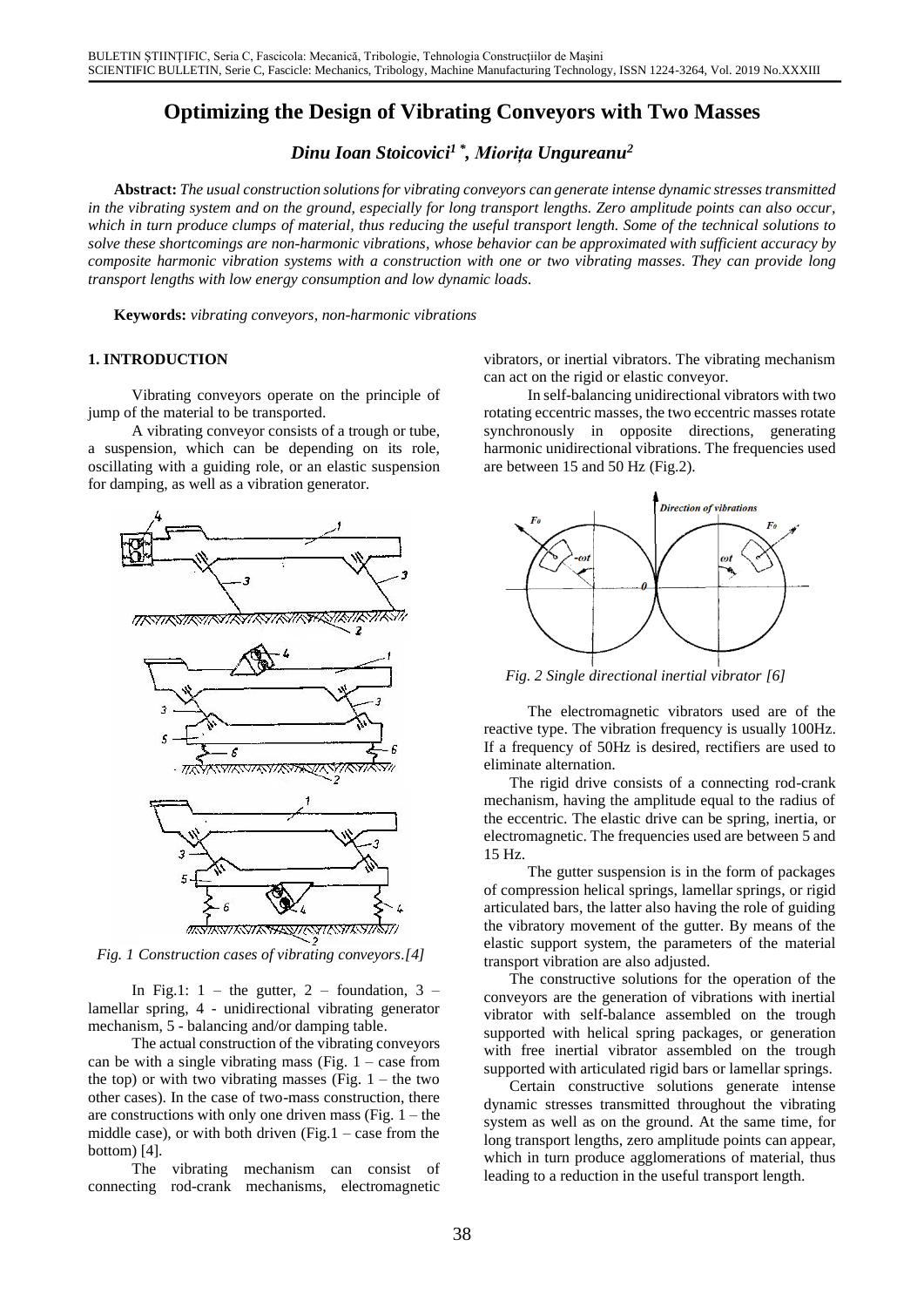Technical solutions to solve these shortcomings are systems with non-harmonic vibrations mechanism (Fig.3). Another solution is that having a construction with two vibrating masses (Fig.1). They can provide long transport lengths with low energy consumption and low dynamic loads. The main disadvantage is the more complicated construction.



*Fig.3 Bi-harmonic unidirectional vibrator. [3]*

#### **2. METHODS FOR STUDIES**

Although there are types of stochastic models for simulating rather random processes, they do not currently apply to vibrations [7].

Vibrational processes are often difficult to translate into precise mathematical relationships that accurately model the phenomena that occur during oscillations. This is especially true for production processes that involve the transport of materials and products, due to the existence of a multitude of random factors that cannot be quantified. Therefore, simplifying hypotheses are generated, which subsequently generate models by similarity with relationships already verified in practice [2].

Vibrations can be harmonic or non-harmonic.

The main operating parameters of vibrating conveyors, such as amplitude, frequency, speed of material advance, power, depend not only on the size of the vibrating mechanism, but also on the inertial forces that appear in the system and the resistance to advance, such as friction in joints [1].

The actuation of the vibrating conveyors is largely based on the direct harmonic actuation of the transport chute.

However, transport equipment operated by nonharmonic methods also appeared. In this case, two trends are addressed:

- Increasing the transport speed while keeping the transport coefficient K constant.

- Decreasing the amplitude while keeping the transport speed constant.

Since the theoretical law of non-harmonic oscillations cannot be represented in practice, it was found that non-harmonic oscillations in reality can be modeled by mathematical relations obtained from the interference of two harmonic oscillations.

#### *2.1 Increasing the Transport Speed with the Transport Coefficient K Constant*

Generaly, vibrating machines work optimally when the maximum transport efficiency is obtained at a minimum power consumption, at the lowest possible dynamic speeds. It has been found from operating practice and experiments that these regimes correspond only to certain pairs of amplitude / frequency values. Thus, low amplitude values are required for high frequencies and vice versa, high amplitudes for low frequencies. [7].

In the case of conveyors, it has been found that the transport speed increases optimally for high amplitudes and low frequencies. Also, the transport speed depends on the type of drive. [6].



*Fig. 3 Nomogram for determining the increase of the transport speed due to the action nonharmonic oscillations* ( $k = 3$ ,  $\phi_3 = 180^\circ$ ,  $i = 45$ ). [5]

In this situation there is the expression:

$$
S_R = A_1 \cdot \left[ \cos \omega t + \frac{1}{i \cdot \cos(k \cdot \omega t + \phi_k)} \right] \quad (1)
$$

In which:

- $S_R$  the displacement
- − A<sup>1</sup> amplitude of the basic oscillation.
- $-$  i amplitude ratio (i = A<sub>1</sub> / A<sub>k</sub>).
- $A_k$  amplitude of (k-1) oscillations.
- $k$  frequency ratio to  $(k-1)$  basic oscillation.
- $\phi_k$  the angle of adjustment of the phases (k-1) oscillations compared to the basic oscillation.

Nomograms such as the one in Fig.4 can be used to calculate the motion parameters.

The nomogram represents the relations between the throwing coefficient  $\Gamma$ , the coefficient of resistance to advance  $\bar{n}$  and the ratio *i* between the amplitudes of the two harmonic movements that compose the resulting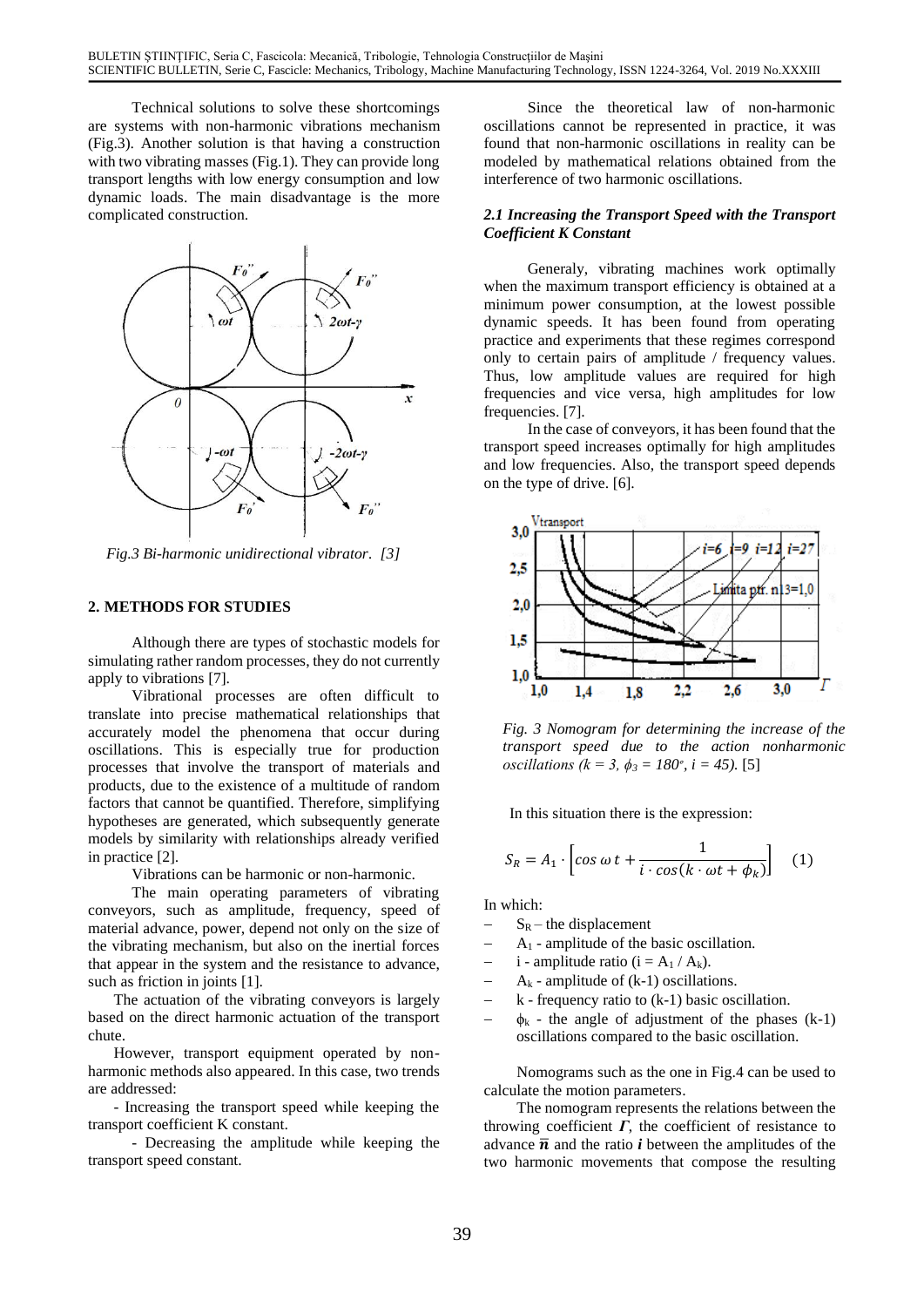vibration movement. The nomogram also includes the acceptable limits for calculating the motion.



*Fig.4 Nomogram for determining the increase of the transport speed of the drive using nonharmonic oscillations (k = 3, ϕ<sup>3</sup> = 180). [5]*

The resulting drive is produced by two harmonic movements. Both systems have equal amplitudes. In Fig.4, parameters are:

- − *Γ* throwing coefficient at harmonic drive.
- *Γ<sub>BH</sub>* throwing coefficient when driven by interference of two harmonic movements.
- − *i* amplification ratio.

Using the nomogram in Fig.4 were determined for an amplification ratio of i = 9 and a throw coefficient  $\Gamma$  = 1.37, and forward resistance coefficient  $n = 0.5$ , the following values for the main parameters of the movement:

- − *ΓBH = 1,37*
- $\overline{n}^2 = 0,25$
- $\overline{n}_{BH}^2 = 0,542$
- $\bar{n}_{BH} = 0,743$
- $V_{BH} = 2,17,$

in which  $V_{BH}$  - transport speed increase ratio, with the expression:  $V_{BH} = V_{transport BH}/V_{transport}$ .

# *2.2 Decreasing The Amplitude with the Transport Speed Constant*

For the second case of using vibrating conveyors, that is decreasing the amplitude while keeping the transport speed constant.

In Fig. 5 one can find the actual decrease of the amplitude for the action by interference of two harmonic oscillations A<sub>BH</sub> compared to the harmonic actuation, both systems having equal transport speeds.



*Fig.5 Decreasing the amplitude for the action by interference of two harmonic oscillations (* $k = 3$ *,*  $\phi_3 =$ *180*<sup>*∘*</sup>) *compared to the harmonic actuation, both systems having equal transport speeds. [5]*

# **3. CONCLUSIONS**

Due to the large number of factors that influence the process and its complexity, it is difficult to determine exact mathematical relationships that accurately describe the transport process itself.

That is why, in a first phase, correction coefficients are introduced to adapt the relations to a situation as close as possible to the real one.

On the other hand, in a successive phase, experiments are performed which generate nomograms that include links between the optimal / critical values of the main parameters that ensure the correct operation of the conveyor.

In this way, optimal operating regimes for the machines can be determined quickly and safely.

In the case presented in this paper, two solutions were shown to reduce the dynamic stresses in the vibrating system by increasing the speed but keeping the coefficient of addition constant, respectively by reducing the amplitudes but keeping the speed constant.